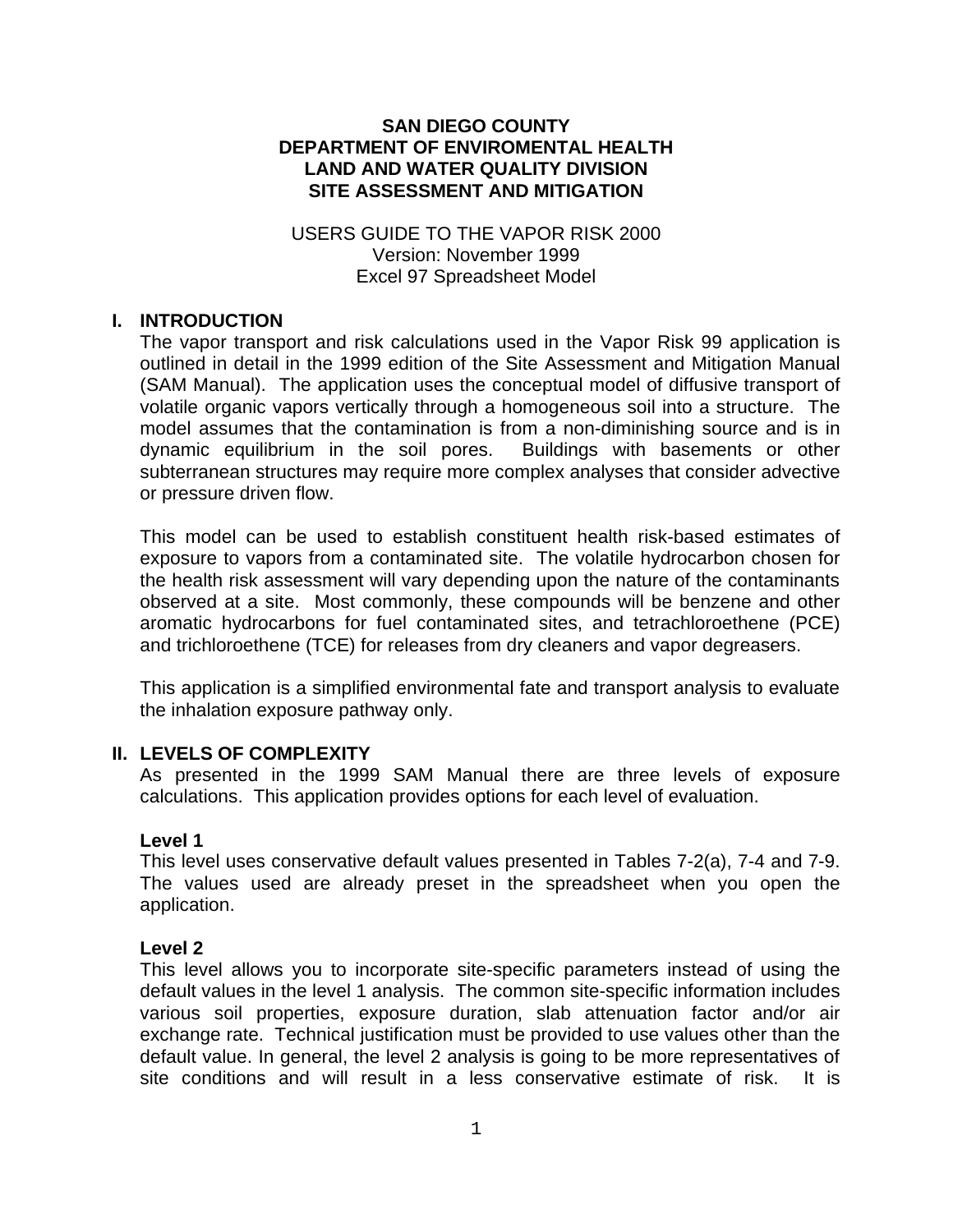recommended that in any analysis, a range of parameter values be used as model input to evaluate the sensitivity of the model to variations in specific parameters. Site-specific information should be used for the most sensitive parameters.

# **Level 3**

This level as presented in the 1999 SAM Manual, allows for modifications to the vapor diffusion model or the use of more complex models. This application provides a modification of the vapor diffusion model as presented in the SAM Manual to allow the vapor flux though the floor slab to be less than the total floor area.

# **III. LIMITING ASSUMPTIONS**

The following are key assumptions that must be considered when applying the vapor risk model to a site. If these assumptions do not apply, this vapor risk model should not be used.

- The geology is homogeneous and isotropic. The stratigraphic variability and horizontal variation within a stratum are not considered.
- Vapor diffusion through air-filled soil pores is the only transport process considered.
- Vapor diffusion is one-dimensional. All chemicals vapors move upward from below-grade sources (free-product, soil or groundwater).
- The model is not an evaluation of the entire inhalation risk. Only the chemical coming from the subsurface contamination source is considered.
- The source is a non-diminishing concentration; biodegradation, chemical oxidation, and hydrolysis are not considered.
- The size of the contaminant plume is fixed.
- The volume and mass of source is not considered.

# **IV. SPREADSHEET LAYOUT**

The Vapor Risk 99 application is contained in four separate spreadsheets. These spreadsheets are labeled as follows:

- Input Data
- Health Risk Calculations
- Properties Table
- Health Risk Factors
- A. **INPUT DATA SPREADSHEET** This spreadsheet is the location where the various input data is entered. This is the only spreadsheet that allows data input and editing. The data input is divided into the following areas.

**Chemical of Concern** – By entering the chemical name in the highlighted area the chemical properties will automatically be entered into the "values used" column for the various chemical properties, the chemical reference dose and the slope factor. By entering the cell number that is listed in front of the chemical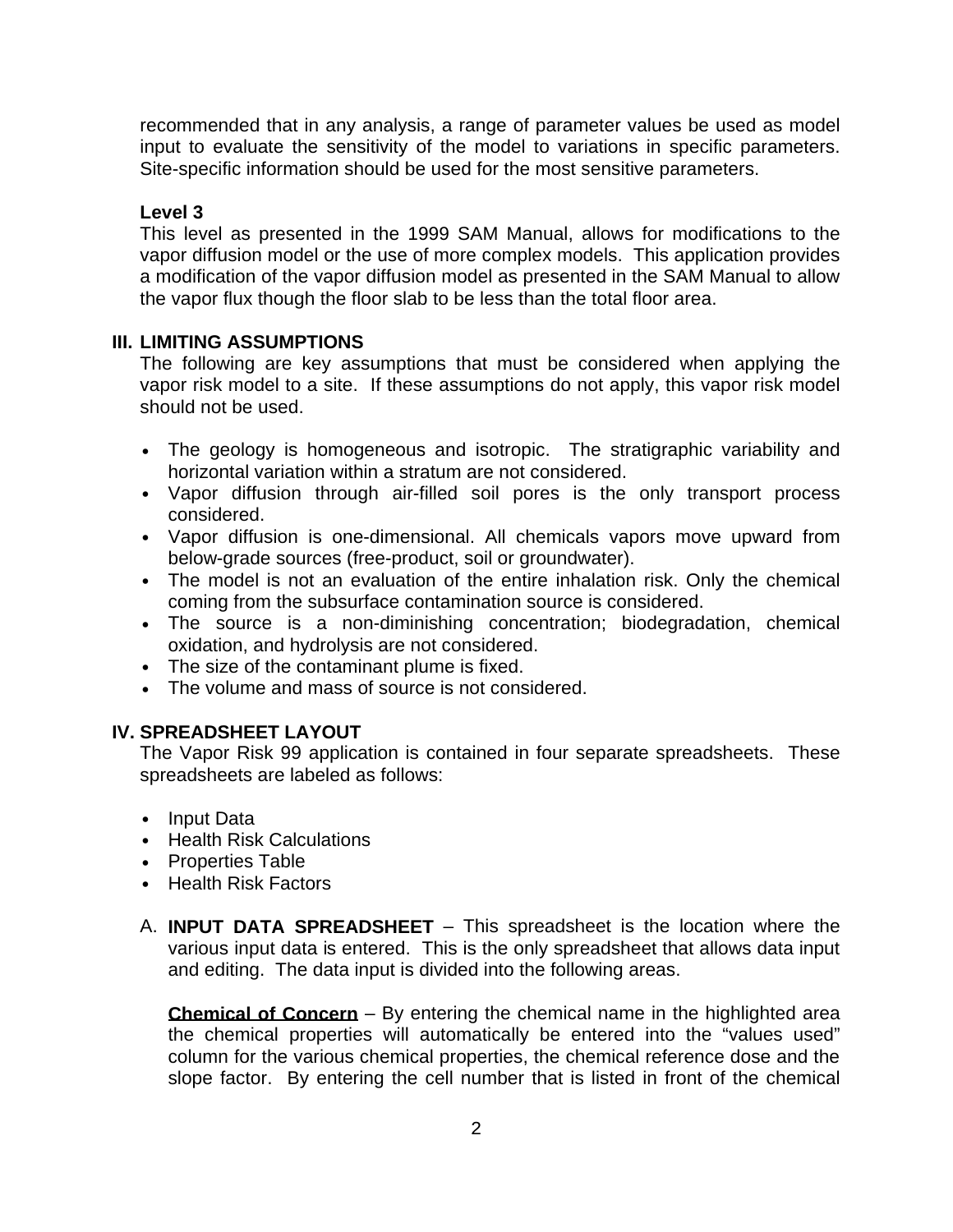name, for example "+C11", this will result in the chemical name "benzene" being entered into the field. If the chemical you want to evaluate is not listed, skip this field (make sure it is blank) and enter the chemical properties, the chemical reference dose and slope factor in the "Site-Specific" column.

**Chemical Mixture** – This field is required to be filled in when the contamination is a mixture and when the, compound of concern, concentrations are greater than 100 mg/kg. If the chemical is not a mixture, leave this field blank. By entering the cell number that is identified in front of the specific mixture name, for example "+C27", this will result in "Gasoline" being entered into the field.

**Site-Specific Information** - The items listed under the site-specific information are related to the chemical concentrations measured on-site. This application will only calculate risk using one input concentration (calculated from freeproduct, soil or groundwater or field-measured soil gas concentrations). If the data is entered in a way so that the application has a soil gas result for more than one of the methods, the application will calculate risk in this order:

- Measured soil gas
- Free-Product and Soil greater than 100 mg/kg
- Groundwater
- Soil contamination less than 100 mg/kg

# a. **Calculation of Soil Gas from Free-Product and Soil with Concentrations Greater Than 100 mg/kg**

- 1) The Mole Fraction (MF) of a chemical in a mixture is defined as the molecular fractional part of the chemical to the total mass of the mixture. For benzene in gasoline, the commonly used mole fraction values are 0.01 or 0.03. The default value in the application is 0.03. When the total concentration of the compound or mixture is greater than 100 mg/kg the mole fraction method must be used.
- 2) Temperature (T) The default temperature is considered to be 293 $\textdegree$  K (20°c). Other temperatures may be used but justification must be provided.
- 3) Soil concentration (TPH/TRPH) (CTPH) The application will calculate the mole fraction when there are values entered into the Soil Concentration (Chemical) field and the Soil Concentration (TPH/TRPH) field. These two values must be from the same soil sample.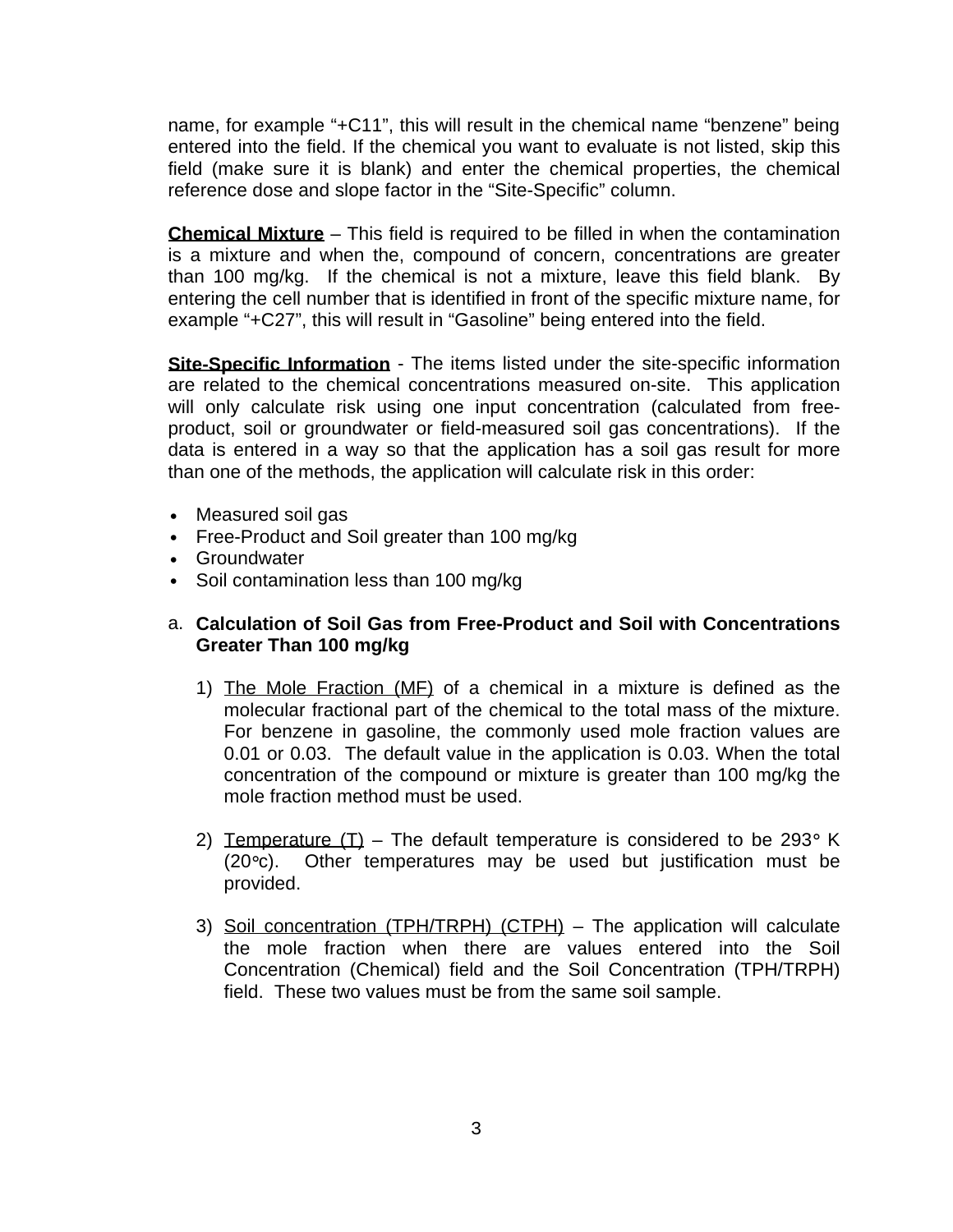# **b. Calculation of Soil Gas from Contaminated Groundwater**

Water concentration (chemical) (Cw) – To calculate vapor risk from dissolved contamination in groundwater complete this field. Use of values other than the default values provided, must be documented and specific justification must be provided.

# **c. Calculation of Soil Gas from Soil with Concentrations Less than 100 mg/kg**

Soil concentration (chemical) (Ct) – This field must be completed to calculate risk from residual soil contamination. This calculation only applies at concentration less than 100-mg/kg residual TPH or when you want the application to calculate the mole fraction at concentrations greater than 100 mg/kg residual TPH.

# d. **Measured Soil Gas Concentration**

- 1) Soil gas concentration (measured) (Csg(m)) Soil gas data representative of conditions at site must be entered here
- 2) Depth of contamination or soil gas This depth is the depth of the measured soil gas or the depth of free-product, soil and/or groundwater contamination.

**Chemical Properties** – These values will be automatically entered into the "Value Used" column if a chemical was entered in the chemical name field. Any value may be over-ridden by entering a value in the site-specific column.

**Soil Properties** – These fields are already filled in with the default values listed on Table 7-4 of the SAM Manual. If a level 2 or 3 evaluation is being done then the field values must be entered in the site-specific column.

#### **Building Specifications**

- a. Floor area of building For a level 1 and level 2 evaluation, the model is insensitive to the floor area. This is because it is assumed that 100 percent of the floor area is experiencing vapor flux. For level 1 and 2 use a value of 1. For a level 3 evaluation, use the actual floor area.
- b. The percentage of floor area that flux occurs For both level 1 and 2 analysis the value must be 100%. In a level 3 analysis this may be reduced based on site-specific conditions. Specific justification must be provided.
- c. Interior height This is the height of the ceiling within the structure.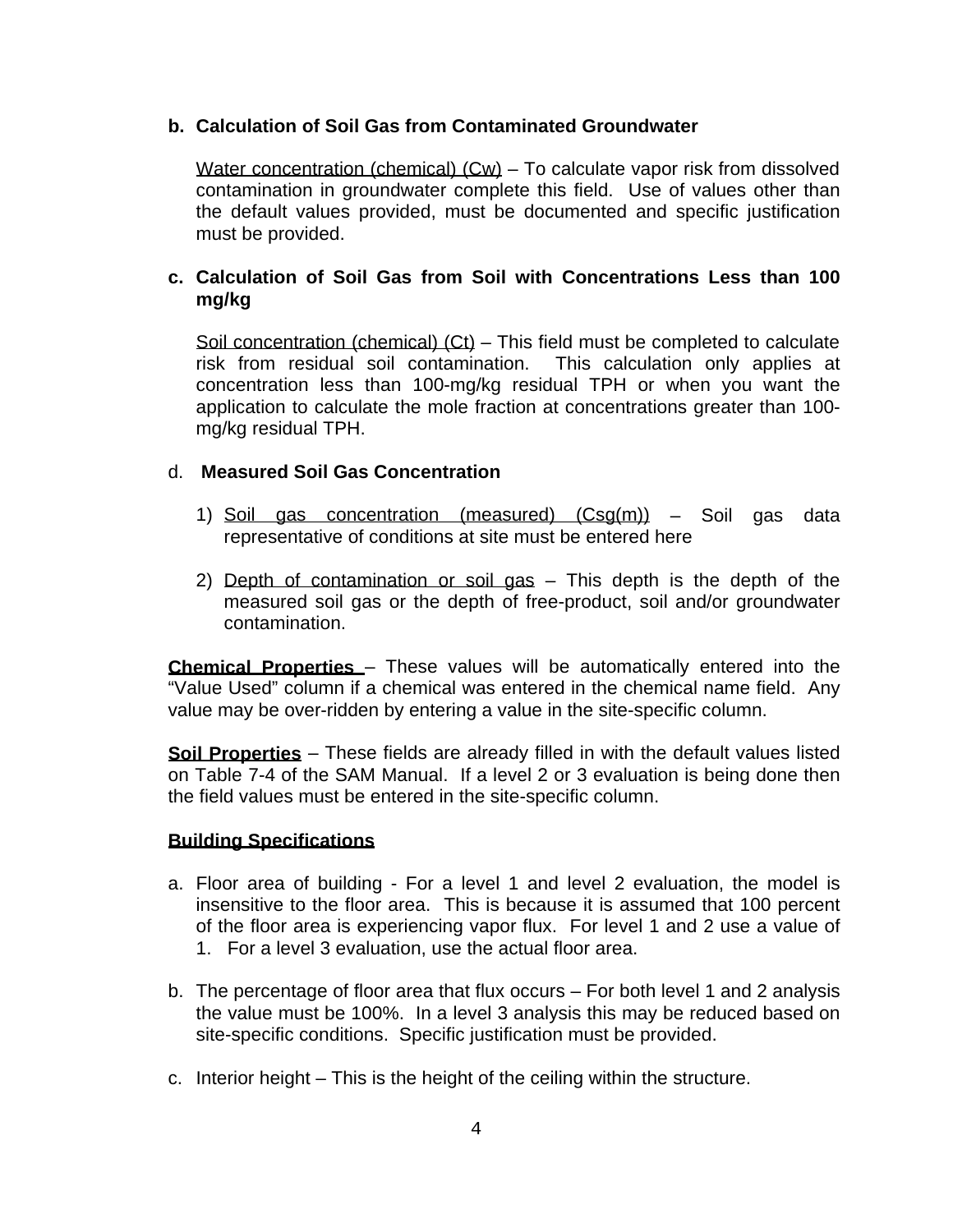- d. Exchange rate of air The default values of air exchange rates are 0.5 building exchanges per hour for residential uses and 0.83 building exchanges per hour for commercial uses. Other values for air exchanges can be used if technical justification is provided. Generally for existing structures, either a certified industrial hygienist or a licensed heating and air conditioning engineer will have to provide an estimate of the normal air exchange rate for the building or portion of the building being evaluated. For new and/or proposed structures the design engineer of the ventilation system must provide an estimate of the normal air exchange rate for the building or portion of the building being evaluated.
- e. Attenuation factor (crack factor) The default values for the attenuation factor are:

| Dirt floor (no slab) | $= 1.0$   |
|----------------------|-----------|
| Old slab             | $= 0.1$   |
| New/improved slab    | $= 0.01$  |
| Coated slab*         | $= 0.001$ |

\* To utilize the attenuation factor for a coated slab, documentation must be provide to demonstrate the coating material would be effective in reducing the vapor flux through the that slab to 0.001.

**Outdoor Air Component** – This element of the application calculates the contaminant concentration in outdoor air that is produced by vapors diffusing upward through soil that lies upwind of the building. Risk posed by outdoor air contamination alone can be evaluated by setting the building floor area equal to zero.

- a. Downwind contamination length (L) The downwind distance between the building and the contamination source. You can eliminate this contribution by entering "0.00" for downwind contamination length.
- b. Wind speed The average wind velocity in m/hr. Note, the default value of 16,000 m/hr entered in the application represents a wind velocity of approximately 10 miles/hr.
- c. Height of building openings This is generally 2 meters.